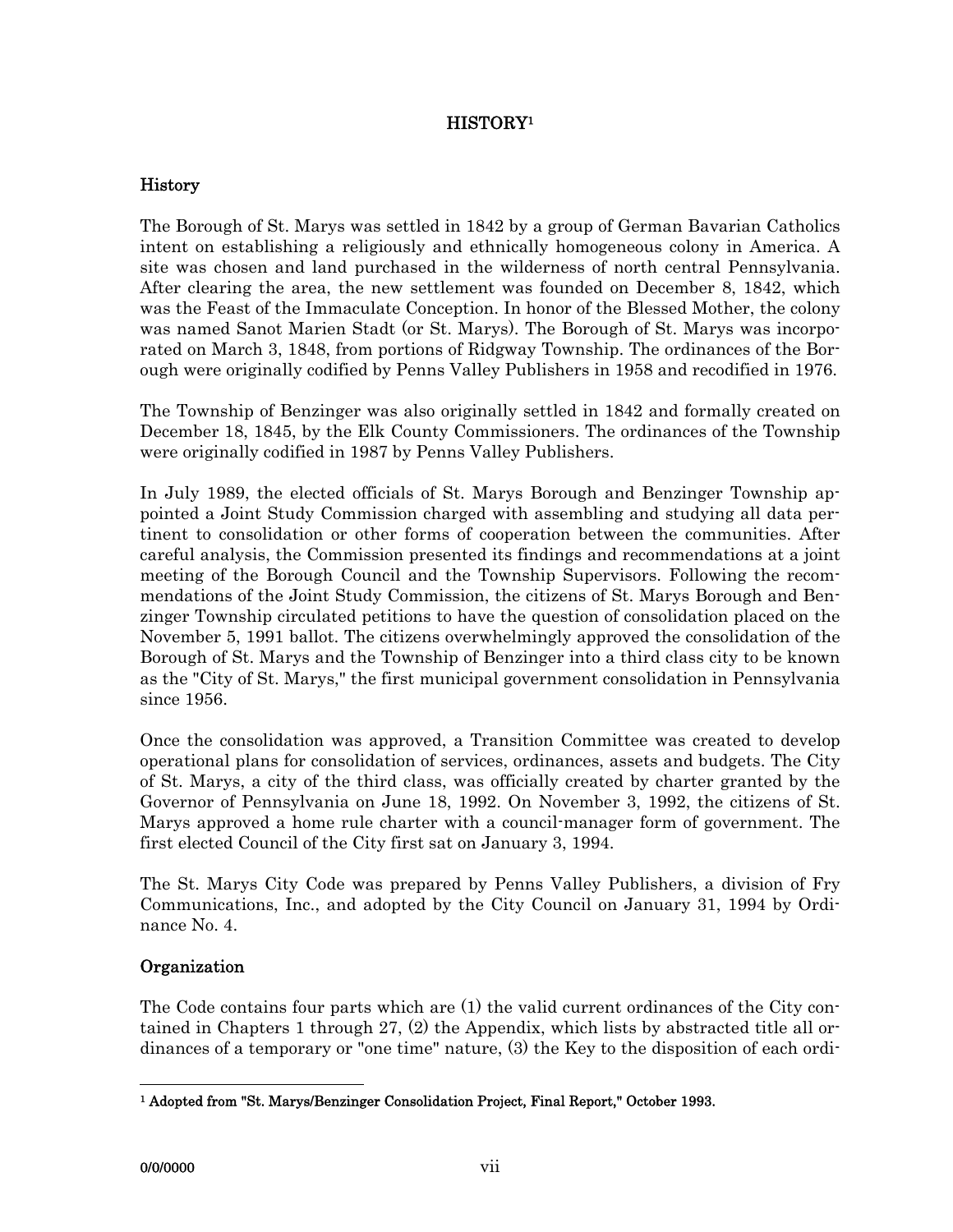nance ever enacted by the Borough, Township and City and (4) the Index, which is an alphabetical arrangement of subjects.

In the Code each Chapter is separated by a divider tab, and specific ordinances can be located by subject on the contents page at the beginning of each Chapter. The Index may also be used to search for a subject when one is looking for general information on a particular subject, or if it is not known in which Chapter the subject might be found. The Appendix consists of several general categories containing a chronological listing of short subject descriptions along with a reference to the original ordinance and its date of enactment, if known.

The Key to disposition indicates what action has been taken by the Borough Council with regard to every ordinance ever enacted. An ordinance has either been (1) specifically repealed, (2) superseded by another ordinance, (3) is located in a Chapter of the Code, or (4) is located in the Appendix. Annual tax rate and budget ordinances are located only in the Key. The Key is a cross reference to the original ordinance books of the Borough and to the location within the Code of each ordinance by number.

Certification of Boundaries

### TO: THE SECRETARY OF THE COMMONWEALTH:

We, the undersigned, pursuant to resolutions duly adopted by our respective governing bodies, and in compliance with Article 2, Section 207 of the Third Class City Code, Act of June 23, 1931, P.L. 932, herewith submit a description of the boundaries of the new City of St. Marys:

BEGINNING at the northeast corner of Warrant No. 2374 (also the southeast corner of Jones Township) in the common boundary between Elk County and Cameron County;

THENCE, along the said County line, the following courses and distances:

- A) South 960 rods, more or less, to a point;
- B) East 19.7 rods, more or less, to a point;
- C) South 1600 rods, more or less, to a point which is the southeast corner of Warrant No. 4993 (and also the northeast corner of Jay Township);

THENCE, along the north line of Jay Township, the following courses and distances:

- A) West 1049.4 rods, more or less, to a point;
- B) South 10 rods, more or less, to the southeast corner of Warrant No. 4887;
- C) West 868 rods, more or less, to a point which is the northwest corner of Jay Township and the northeast corner of Fox Township;